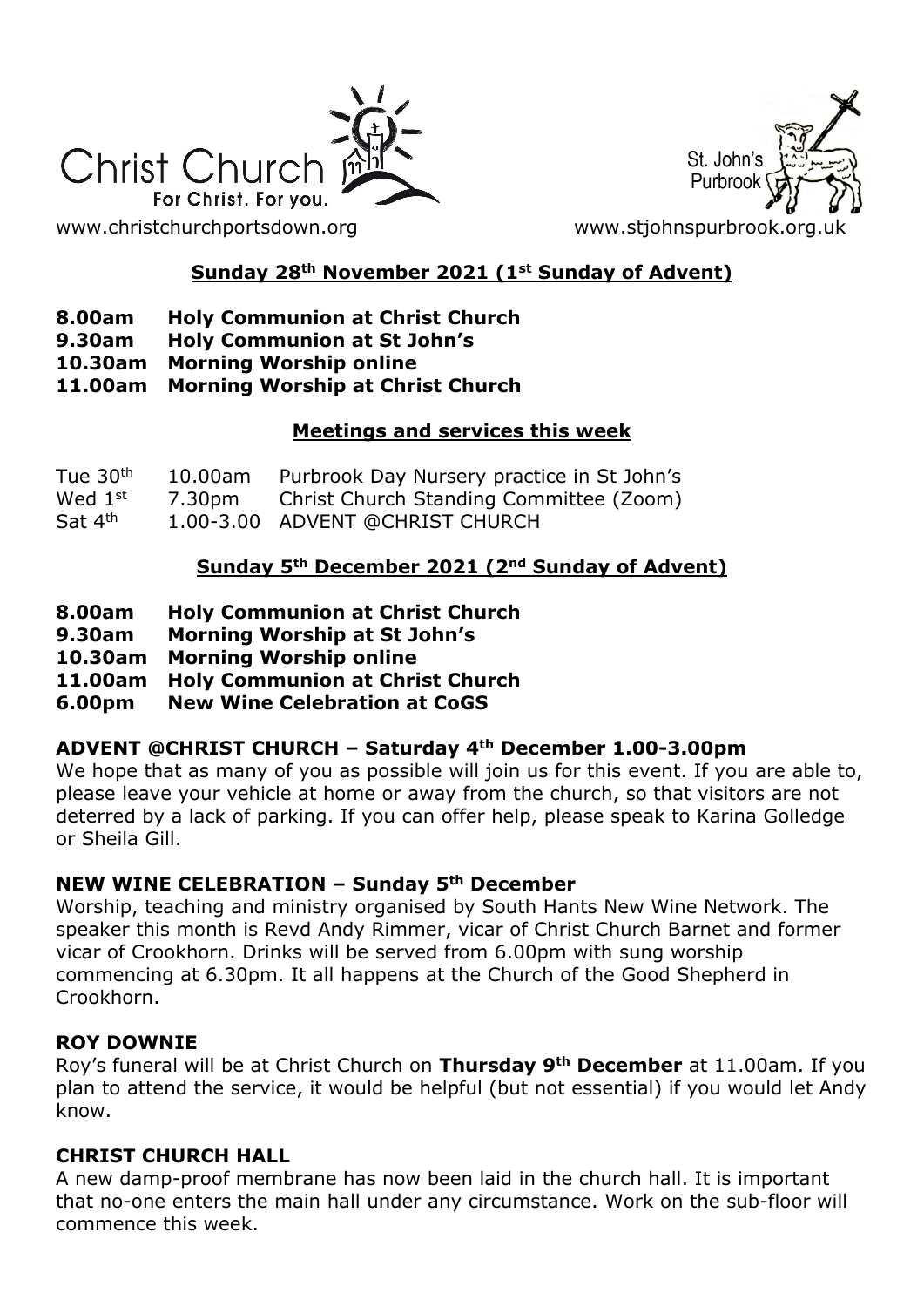## **FOOD BANK**

St John's is once more collecting for the PO9 food bank. Items can be left in the box by the font.

## **CHRISTMAS GIFTS**

We are once more collecting Christmas gifts for three local organisations:

**The Roberts Centre:** toys and toiletries for young families (unwrapped) **All Saints Hostel:** toiletries and clothes (e.g. socks, hats, gloves) (unwrapped) for young people (aged 16-25)

**The Grange Hostel:** toiletries and clothes (e.g. socks, hats, gloves) (wrapped) for adult males.

All gifts should be new and must have no alcoholic content. They can be brought to either church. Please identify them as 'Christmas Gift' so that they don't get mixed up with items for our Advent event! Please bring gifts by Sunday 12<sup>th</sup> December, so that we have time to distribute them. Thank you.

| <b>CONTACTS</b>     |                                            |  |  |
|---------------------|--------------------------------------------|--|--|
| <b>Vicar</b>        | Revd Andy Wilson (day off Monday)          |  |  |
|                     | vicar@christchurchportsdown.org            |  |  |
|                     | purbrookvicar@gmail.com                    |  |  |
| Curate              | Revd Matt Grove (day off Saturday)         |  |  |
|                     | matt.grove@christchurchportsdown.org       |  |  |
| Churchwarden        | <b>Stephen Anderson</b>                    |  |  |
| <b>CCP</b>          | stephen.anderson@christchurchportsdown.org |  |  |
| Churchwarden        | <b>Karina Golledge</b>                     |  |  |
| <b>CCP</b>          | thegolledges@btinternet.com                |  |  |
| Churchwarden        | <b>Bill Jeffery</b>                        |  |  |
| <b>SJP</b>          | purbrookchurch@qmail.com                   |  |  |
| <b>Hall Manager</b> | Jacqui Wilson                              |  |  |
| <b>CCP</b>          | hall.manager@christchurchportsdown.org     |  |  |
| Website             | <b>Matt Doe</b>                            |  |  |
|                     | webmaster@christchurchportsdown.org        |  |  |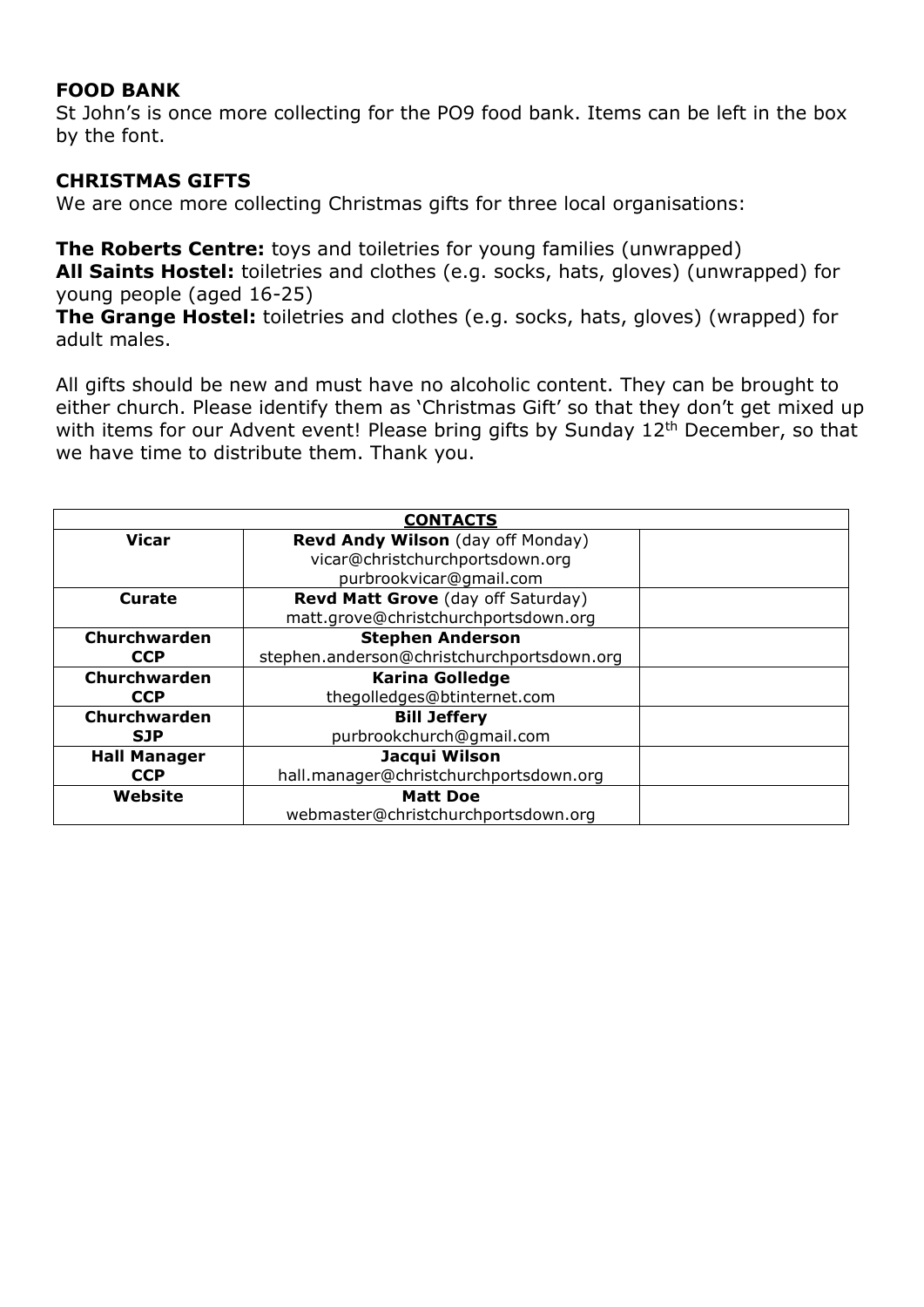# **Sunday 28 November 2021**

1st Sunday of Advent

# **Collect**

Almighty God, give us grace to cast away the works of darkness and to put on the armour of light, now in the time of this mortal life, in which your Son Jesus Christ came to us in great humility; that on the last day, when he shall come again in his glorious majesty to judge the living and the dead, we may rise to the life immortal; through him who is alive and reigns with you, in the unity of the Holy Spirit, one God, now and for ever. Amen.

# **Jeremiah 33.14–16**

<sup>14</sup> The days are surely coming, says the Lord, when I will fulfil the promise I made to the house of Israel and the house of Judah. <sup>15</sup> In those days and at that time I will cause a righteous Branch to spring up for David; and he shall execute justice and righteousness in the land.  $16$  In those days Judah will be saved and Jerusalem will live in safety. And this is the name by which it will be called: 'The Lord is our righteousness.'

*This is the word of the Lord. Thanks be to God.*

# **Psalm 25.1–9**

 $1$  To you, O Lord, I lift up my soul; O my God, in you I trust; let me not be put to shame; let not my enemies triumph over me.  $2$  Let none who look to you be put to shame, but let the treacherous be shamed and frustrated.<sup>3</sup> Make me to know your ways, O Lord, and teach me your paths. <sup>4</sup> Lead me in your truth and teach me, for you are the God of my salvation; for you have I hoped all the day long. <sup>5</sup> Remember, Lord, your compassion and love, for they are from everlasting. <sup>6</sup> Remember not the sins of my youth or my transgressions, but think on me in your goodness, O Lord, according to your steadfast love.  $<sup>7</sup>$  Gracious and upright is the Lord; therefore shall he teach sinners in the way.</sup>  $8$  He will guide the humble in doing right and teach his way to the lowly.  $9$  All the paths of the Lord are mercy and truth to those who keep his covenant and his testimonies.